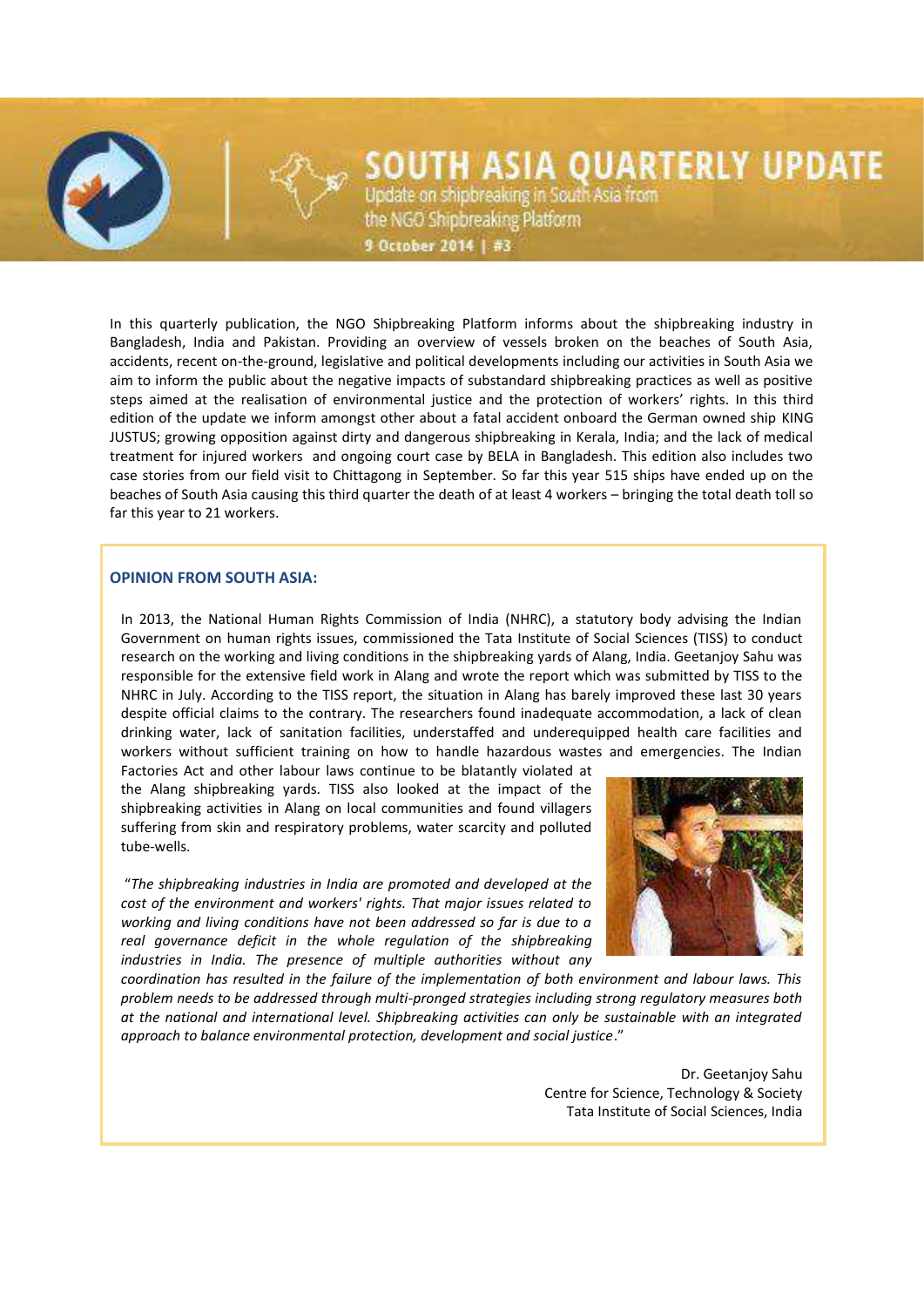#### **OFF THE BEACH !**

Out of 202 vessels broken during this third quarter of 2014 more than 70 percent ended up on the beaches of South Asia. 39 of these ships were owned by European ship owners – Greek owners alone sold 19 ships to South Asian breakers representing more than 80% of all Greek ships broken globally this quarter. Despite the new EU law outruling the use of the beaching method to dismantle EU flagged vessels, ships registered under the flags of Cyprus, Malta and Greece hit the beaches – more ships also changed their flag from an EU to a non-EU flag just weeks before reaching South Asia. Polish Government owned *POLSTEAM* sold three vessels to South Asian breakers this quarter, all were registered under the flag of Vanuatu. This brings the number of *POLSTEAM* ships broken in substandard beaching facilities to a total of seven since 2013. Also, while Chinese ship owner COSCO reportedly will receive a 225 million USD subsidy to decommission and upgrade ships domestically, a Chinese Government owned vessel was sold to a Bangladeshi breaker in July. More than half of the Chinese owned ships broken this quarter were sold to South Asian breakers. None of these – except the Government owned ship sold to Bangladesh – were registered under the Chinese flag. Flags of convenience (FOCs) such as *Comoros*, *Saint Kitts and Nevis* and *Tuvalu*, that are less favoured during operational use, were excessively popular flags for the end-of-life ships broken in South Asia. Finally, whilst German Hapag-Lloyd joined the group of progressive ship owners committed to responsible ship recycling off the beach, Dutch ship owner *VROON B.V.* does the opposite by selling one of its livestock vessels to Bangladesh.



#### **ACCIDENTS**

Seven accidents – six in Chittagong and one in Alang - have been reported this quarter. At least three workers lost their lives breaking obsolete ships on the beach, an additional worker died whilst working at an adjacent steel re-rolling mill in Chittagong.

**o** On 3 July, two workers, Taslim and Shahajahan got injured working on the Greek owned tanker OLYMPIC SPONSOR. The Bangladeshi yard concerned, Legend Holding Shipbreaking, has a sad track record of accidents (see story about Taslim on page 6 ).

**o** Another worker, Shofiq, got injured at Legend Holding Shipbreaking on 3 August. In addition to the OLYMPIC SPONSOR, German owned bulk carrier MAGDALENE was being dismantled at this yard.

**o** On 14 August a gas cylinder explosion severely injured four workers at Master and Brother LTD shipbreaking yard in Chittagong. The workers were submitted to a private hospital. No visitors were allowed. Both ships that were broken at the yard at the time of the accident – Chinese owned SKY OCEANUS and SKY TETHYS – had sailed under an EU flag up until the age of 30.

**o** Gas operator Uttam Nath died on the spot when he fell from a ship at M/S M.A. Shipbreaking yard in Chittagong on 16 August. His dead body was sent to post-mortem and a case of accident was filed with the Sitakund Police Station. Uttam provided sole income to family of three daughters.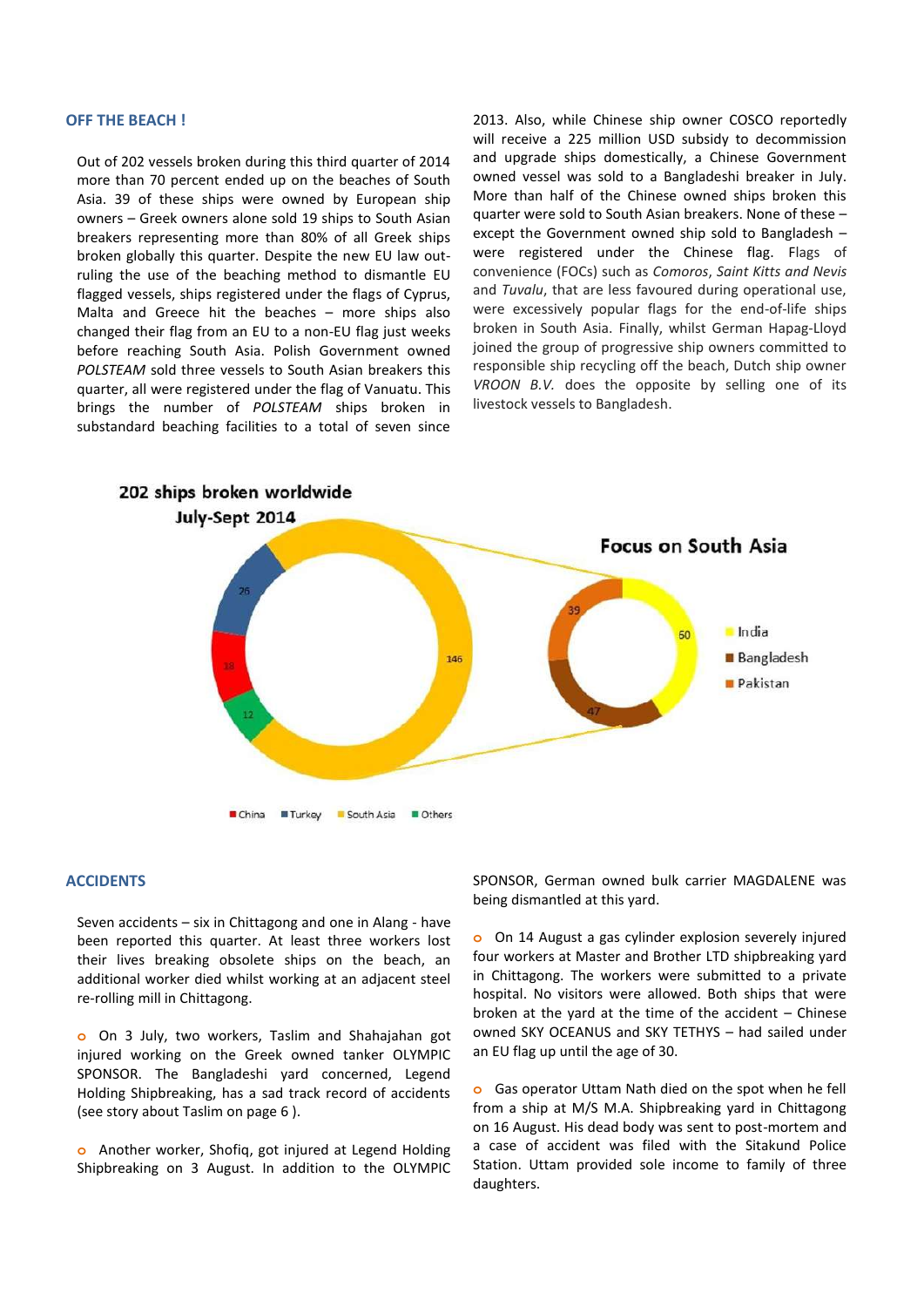**o** On the 30 August two workers were in an accident at Kabir Steel Shipbreaking in Bangladesh. 5 days later, 42 year old Azfal died in hospital of his injuries.

**o** At Kabir Steel re-rolling mills, adjacent to the Kabir Steel shipbreaking yard, Asad Mia, 20 years old, died when he fell from a high ladder.

**o** In India, on Plot nr 58 which is operated by Malwi Shipbreaking Company, 27 year old Prasant Dakua originally from Orissa lost his life on 22 September. He slipped and fell while climbing a ladder during the oil removal process on board German owned KING JUSTUS. Another worker, Ravindra Prajapati, got injured (see box below).

#### **FATAL ACCIDENT IN INDIA ON GERMAN OWNED VESSEL "KING JUSTUS"**

On 22 September, Prasant Dakua and his fellow workers were working on the KING JUSTUS, a vessel beached in Alang for breaking, when he and another colleague fell from a high ladder. 27 year old Prasant died, his colleague was severely injured. Neither of the workers wore a safety harness. The KING JUSTUS was owned by a German ship fund managed by Hamburg based *König & Cie*, an asset management firm offering private investment in shipping. Their fund "Schifffahrts Investment I" went bankrupt earlier this year, forcing insolvency administrators to sell the ships which had been financed through the fund, including the KING JUSTUS.

In July, the Platform received information that two vessels owned by the *König & Cie* managed fund had been sold for breaking and that their illegal export from the EU to India was imminent - the KING JUSTUS from the Canary Islands and the KING JULIUS from Malta. The European Waste Shipment Regulation prohibits the export of hazardous waste, including end-of-life vessels, to developing countries. Also under the new EU Ship Recycling Regulation, which has entered-into-force, but is not yet applicable, the export of the UK flagged KING JUSTUS is illegal as the new law outrules the use of beaching facilities to dismantle EU flagged ships. The Platform informed the Maltese authorities about the imminent illegal export of the KING JULIUS (the KING JUSTUS had already sailed from the Canaries), but only received out of office replies – even after their holidays the Maltese authorities never answered to our request for action to enforce existing law.

Several German ship funds have recently gone bankrupt forcing insolvency administrators to sell the vessels financed by these funds. In search for maximum profit, the insolvency administrator appointed to sell the *König & Cie* ships did so in breach of current European law. Informed of the fatal accident onboard the KING JUSTUS by the Platform, *König & Cie* emphasise that they were not in charge of the sale as the ship was under the administration of the liquidator of the bankrupt fund. They further state "*We are shocked by the news and would hereby like to express our sincere regret at this unfortunate incident*". The Platform will follow up the German bankruptcy cases and inquire why an insolvency administrator appointed by a local court in Hamburg sold the ships in violation of existing law.

## **DEVELOPMENTS**

# **INDIAN PRIME MINISTER PAMPERS SHIPBREAKERS WITH TAX REDUCTION – GOVERNMENT SHOULD PLAN FOR REAL MODERNISATION**

In July, the Indian shipbreakers rejoiced when the Narendra Modi Government lowered customs duty on imported end-of-life vessels from 5% to 2,5%. The industry foresees a boost of its activity and the tax reduction is part of the Indian Government's new policy to develop coastal areas and port zones. While also Indian activists claim that this new policy may provide the opportunity for the currently dirty and dangerous shipbreaking industry in India to finally

modernize, the tax reductions came just weeks after a major explosion in the shipbreaking yards, which instantly killed five workers and injured at least seven others. Concession to the shipbreakers under these conditions sends out the wrong signal if the Government's intention is to improve the industry to world class standards, NGOs warn.

Ravi Agarwal, director of Toxics Links, a Platform member organization, said: "*I would hesitate to call this an industry. There is no clarity on who the owners are and what proper transaction values are*." Moreover, he argues that India has refused to allow the World Bank and the European Commission to assess environmental and labour conditions at shipbreaking yards. The only recent study was undertaken by the Tata Institute of Social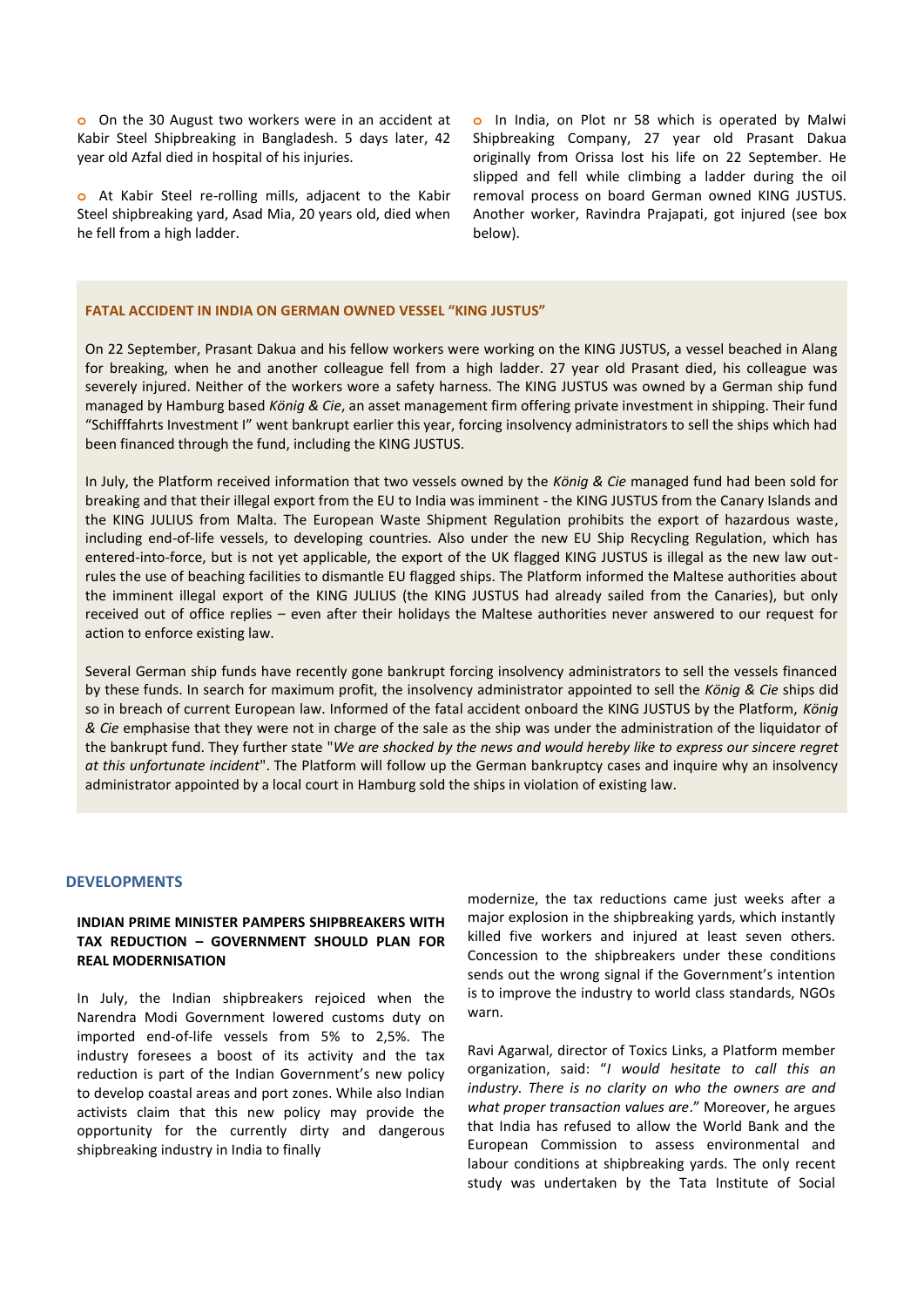Sciences on behalf of the National Human Rights Commission (NHRC). The findings have however not yet been released officially, although the study was concluded in May. A citizen of Gujarat has now requested the release of the report by the NHRC based on the right to information guaranteed under Indian law.



Also in August, an article in the daily newspaper *The Hindu* revealed corruption and poor law enforcement in Alang. It was stated that permits and clearances supposed to be issued by the Customs, Gujarat Pollution Control Board (GPCB) and the Gujarat Maritime Board (GMB) can be bought without having met necessary safety and environmental measures as required by the law. By circumventing environmental and safety regulations, the industry and local authorities are jeopardising the health and lives of ten thousands of workers, it claimed.

Civil society is concerned that the new Government will dilute both environmental and labour law based on the belief that lax legislation supposedly fosters growth. So far, the issues of contamination, lack of governance, accidents and precarious working and living conditions have not been addressed. If India wants to excel in ship recycling, the government has to foster investment in proper infrastructure and to strictly enforce the law, rather than make tax gifts to a backward industry prone to corruption.

The article of corruption and lack of law enforcement in Alang can be read in the Hindu.

# **PROTESTS AGAINST SHIPBREAKING IN KERALA WIDENS**

Local populations continue to voice concern about the polluting and dangerous practices of shipbreaker Steel Industries Kerala (SILK) operating in the southernmost state on India's West coast. The *Kappalppoli Virudha Samithi* (Committee against Shipbreaking) criticises that SILK has since its establishment in 1984 operated without the required licences from the local government (*panchayat*) and the Pollution Control Board.

So far, the protests concerned SILK's operations in Azhikkal. An "action council of people" recently constituted to campaign against shipbreaking in Kerala, is now widening its activities to a SILK unit in Beypore, South of Azhikkal. SILK in Beypore intends to dismantle the ASIAN KING, an oil tanker owned by Tokyo-based *Interasia Lines*. According to the local protestors, leading environmental organisations, fishermen's unions and human rights organisations have joined hands to raise awareness on the issue and enforce the law. Rajesh Warier, leader of the council, was quoted saying that Kerala State Pollution Control Board (KSPCB) has already declared that it would not approve any more shipbreaking ventures in the state.

In July, the State Human Rights Commission (SHRC) visited the unit in Azhikkal following the protests. Commission member Mr KE Gangadharan said the concerns seemed to be genuine and explained, "*Many have complained of itching and inflammation in their eyes. Lack of immediate action might lead to serious issues. A study is required to assess the gravity of the situation*". He further said that the management of SILK had apparently little interest in running the unit in accordance with the law  $-$  he spoke about "*gross violations*".

# **SHIPBREAKING TRADE UNIONS MOBILISE ON THE WORLD DAY FOR DECENT WORK**

Upon the call of the IndustriALL's global action to stop precarious working conditions, the National Trade Union Federation Pakistan (NTUF) organised on the World Day for Decent Work, 7 October, a demonstration with shipbreaking workers at the Gadani shipbreaking yards. A similar rally was also organised by the Mumbai Port Trust Dock & General Employees' Union at the Mumbai shipbreaking yards.



# **LACK OF ADEQUATE HEALTH CARE FACILITIES IN BANGLADESH – BSBA HOSPITAL IS DYSFUNCTIONAL**

In the shipbreaking yards of Bangladesh, accidents happen every day: small cuts and burn wounds, bone fractures, suffocation, but also fatal injuries due to falls, explosions or dropping steel plates. For more severe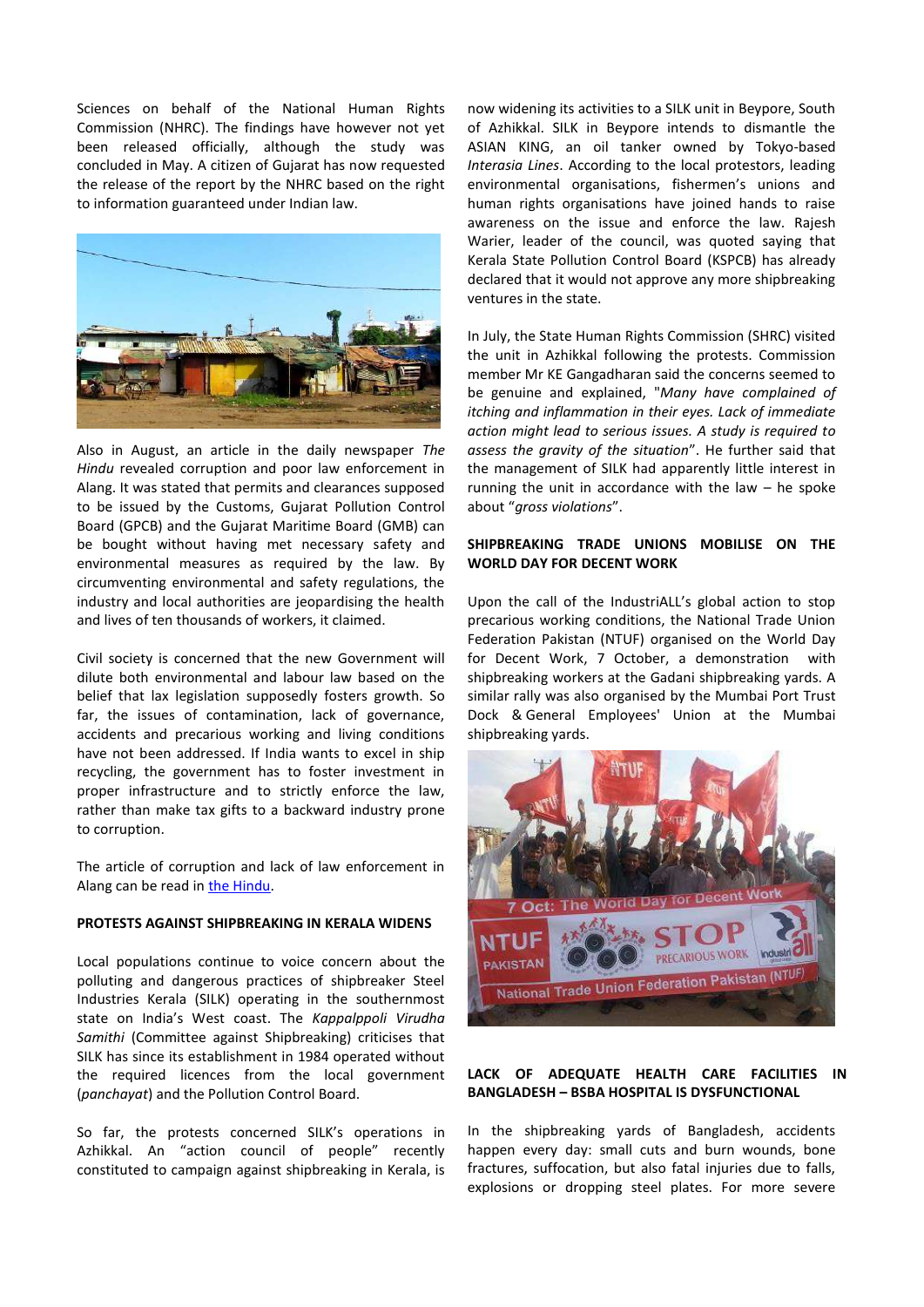injuries the workers have to be taken from Sitakund, the shipbreaking area, to the Medical College in Chittagong, Bangladesh's second largest city. Depending on traffic, this is a one to two hour drive. It is further the case that there is usually no ambulance available, forcing fellow workers to organise for local transport on a "CNG" (three wheel motor rickshaws). According to a doctor at the Medical College, workers arrive in the hospital 6 to 10 hours after the accident occurred. Injured workers often die on their way to the hospital. Once at Chittagong Medical College, injured shipbreaking workers often only receive basic treatment, as nobody is willing to pay for the necessary treatment such as complicated operations. As a consequence, workers may suffer for many months, even life-long, although better treatment would be possible.



Already six years ago, the Bangladesh Shipbreakers' Association (BSBA) built a hospital in Sitakund, close to the shipbreaking yards. When Platform members visited the hospital in September 2014, not a single doctor was present. The six-floor building was void of any activity and not a single patient was treated although accidents occur daily and the local community is desperately in need of health care facilities. The entrance way to the shiny glass

# building was blocked, so that no ambulance can reach the entrance directly. The members of the BSBA had agreed to raise the funds for building the hospital, but did not show any willingness to jointly provide the financial means to run the hospital. The BSBA should either hand the hospital over to the government or find another way to render it operational – in any case, the BSBA should stop claiming it is providing health care services to the shipbreaking workers.

## **BANGLADESH SHIPBREAKING DOWN BECAUSE OF MASSIVE FRAUD CASE**

Earlier this year, shipbreaker Giasuddin Kusum fled the country after having betrayed several banks and shipbreaking traders. Amongst other, Bank Asia filed a case against him for having stolen more than one billion Bangladeshi Taka (BDT) – around 10 million EUR – and two local companies claim to have been swindled of more than 300 million BDT each (3 million EUR). Kusum took the loan for importing a ship, which he never dismantled.

According to a recent article by daily newspaper *Prothom Alo*, banks in Chittagong have been defrauded by several businessmen. The latter took loans against trust in order to import goods, and instead of repaying their loans fled the country. In total, the banks have filed cases for at least 50 billion BDT (500 million EUR). So far the courts have not sentenced anyone because the responsible court has been void of a judge and because several businesses have submitted appeals. As a consequence, banks have been very reluctant to offer loans to shipbreakers to import end-of-life vessels for breaking. "*The shipbreakers and their henchman regularly accuse NGOs of endangering employment by demanding higher safety and environmental standards. The fact is that their own fraudulent practices have put people out of work*", comments Patrizia Heidegger from Bangladesh.

# **OUR INITIATIVES**

## **SOUTH ASIAN PLATFORM MEMBERS IN BRUSSELS**

Platform members from South Asia participated to a debate on "Environmental (in)justice and the role of European companies" on 9 July in Brussels. The event was hosted by the European Asian Institute Studies and coorganised with the European Environmental Bureau/EJOLT and the European Coalition for Corporate Justice (ECCJ) and was attended by EU and UN policy makers, representatives of the diplomatic corps of Pakistan, Bangladesh and EU Member States, NGO campaigners, business associations and experts from the ship recycling industry. Later that same day the Platform's South Asian members met with European Commission Director General for the Environment, Karl Falkenberg to

discuss the new EU Ship Recycling Regulation and share concerns regarding the current shipbreaking practices in South Asia. Both events took place while the Platform's 19 member organisations and it's secretariat were convening in Brussels for their annual general meeting, during which they discussed their campaigns in South Asia and in the EU.

# **BELA CHALLENGES BANGLADESH SHIPBREAKERS FOR LACK OF COMPLIANCE**

Platform member organisation Bangladesh Environmental Lawyers Association (BELA) has submitted a new affidavit to the ongoing court case in Bangladesh that in 2009 forced all shipbreaking yards in Chittagong to close down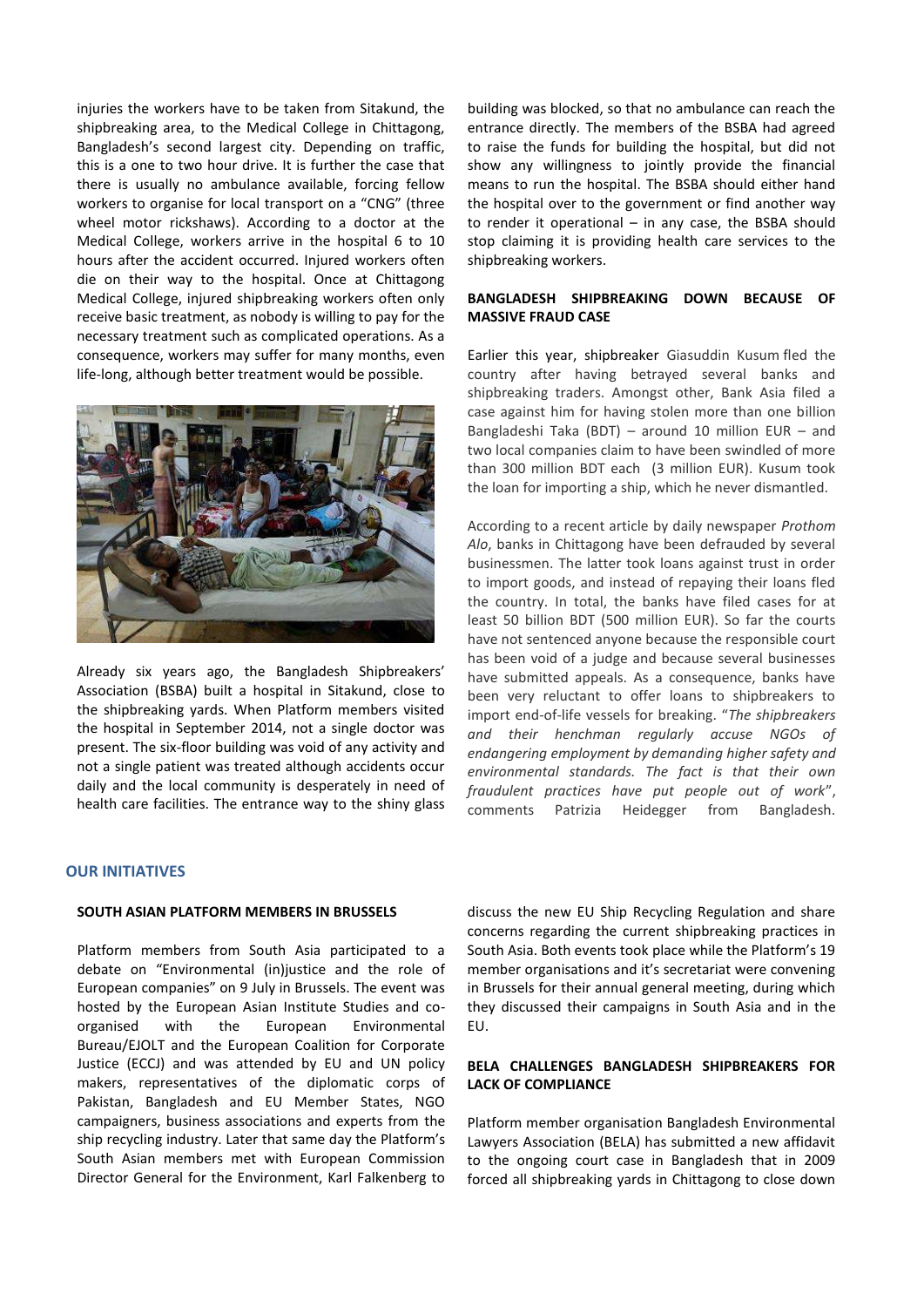due to lack of necessary environmental permits. BELA has been challenging the shipbreaking industry's lack of compliance with environmental law over many years. In the latest affidavit dated July 2014, BELA argues that the yard owners continue to circumvent their legal obligations and that they have not provided any report or other proof that would substantiate their claim of having improved their operations. Amongst others, BELA asserts that:

- in absence of an approved training manual and curriculum for the workers as demanded by the court and the lack of a participants4 list or training certificates the shipbreakers' claim to have trained more than 5.000 workers can not be ascertained;
- shipbreakers still employ child and adolescent workers, independent monitoring is thus necessary to halt this especially unscrupulous illegal practice;
- the 150 bed hospital built by the BSBA in Sitakund is completely dysfunctional; and
- the inspection reports of the Department of Environment (DoE) on hazardous substances found in the yards prove that the "toxic-free certificates" for the imported ships are all false.

BELA asks the Court to shut down all yards until they can prove to fulfil the requirements given by the law and previous court rulings.

# **FIELD VISIT TO BANGLADESH**

Platform Director Patrizia Heidegger travelled to Bangladesh in September. Together with Platform coordinator Shahin Ali Muhammed based in Chittagong they collected the following stories from field visits to the yards and the home villages of the workers:

## **LEFT ALONE WITH A FRACTURED LEG AND NO LIVELIHOOD**

**Case Study of the worker Taslim, severely injured in Legend Holdings shipbreaking yard** September 2014, Chittagong, Bangladesh

On 3 July this year, the young labourer Taslim and his colleagues were working the nightshift in Legend Holdings shipbreaking yard in Sitakunda, close to Bangladesh's major port city Chittagong. It is 4 o'clock in the morning and the men are cutting and carrying large steel plates from one of the ships. A foreman tells them to move a heavy plate. Taslim and the other workers ask their superior for a magnetic crane to lift the huge piece of scrap. Taslim, now 25 years old, has been working in the several different shipbreaking yards for seven years and has gained experience. The foreman refuses to interrupt the work in order to deploy lifting machinery. He asks the men to continue. "*Just do it*", he says. The heavy steel plate slips and falls down – onto Taslim and one of his colleagues.

Both men are severely injured. Taslim has managed to move to the side and protect his head, but the plate has fallen on his leg. His lower leg is fractured and bleeding heavily. There is no ambulance and no emergency equipment in the yard. In violent pain, Taslim and his colleague have no choice but to lie waiting in the yard for three hours. Nobody takes care of them. After dawn, around 7 o'clock, fellow workers manage to move them to the street and organise for a vehicle to take them to the Medical College hospital in Chittagong. It is already after 9 o'clock when the severely injured men arrive in the emergency room. Seven hours after the accident, at 11, a doctor finally comes to see them. Nobody has taken care of their bleeding wounds, offered first aid or given them pain killers so far.

The x-ray taken later that day shows that the bones in Taslim's lower leg are smashed to pieces. His foot is twisted from the leg. He receives some initial treatment, however, he has no money to pay for the necessary operation. His family cannot afford it and the yard owner does not respond to the family's plea for medical support. For one long month nothing happens. Taslim stays in the hospital without further treatment. The flesh wounds are healing, but his bones are still smashed. The family borrows money from all around – altogether 40.000 Bangladeshi Taka (BDT) – around 400 EUR – to afford at least some treatment. After local NGOs have informed the Labour Department and the Factory Inspection about the accident, the yard owner contributes 16.000 BDT (around 160 EUR). Taslim's leg is now held together by three metal screws. A new x-ray shows a splintered fracture of both the fibula and the tibia. The two parts of the fibula are completely dislocated. He needs an operation in order to fix the bones and to be able to walk again properly. The doctors have already proposed three different dates for the operation, but as the yard owner is unwilling to pay for treatment and has not insured his workers against accidents, time has passed without the operation taking place.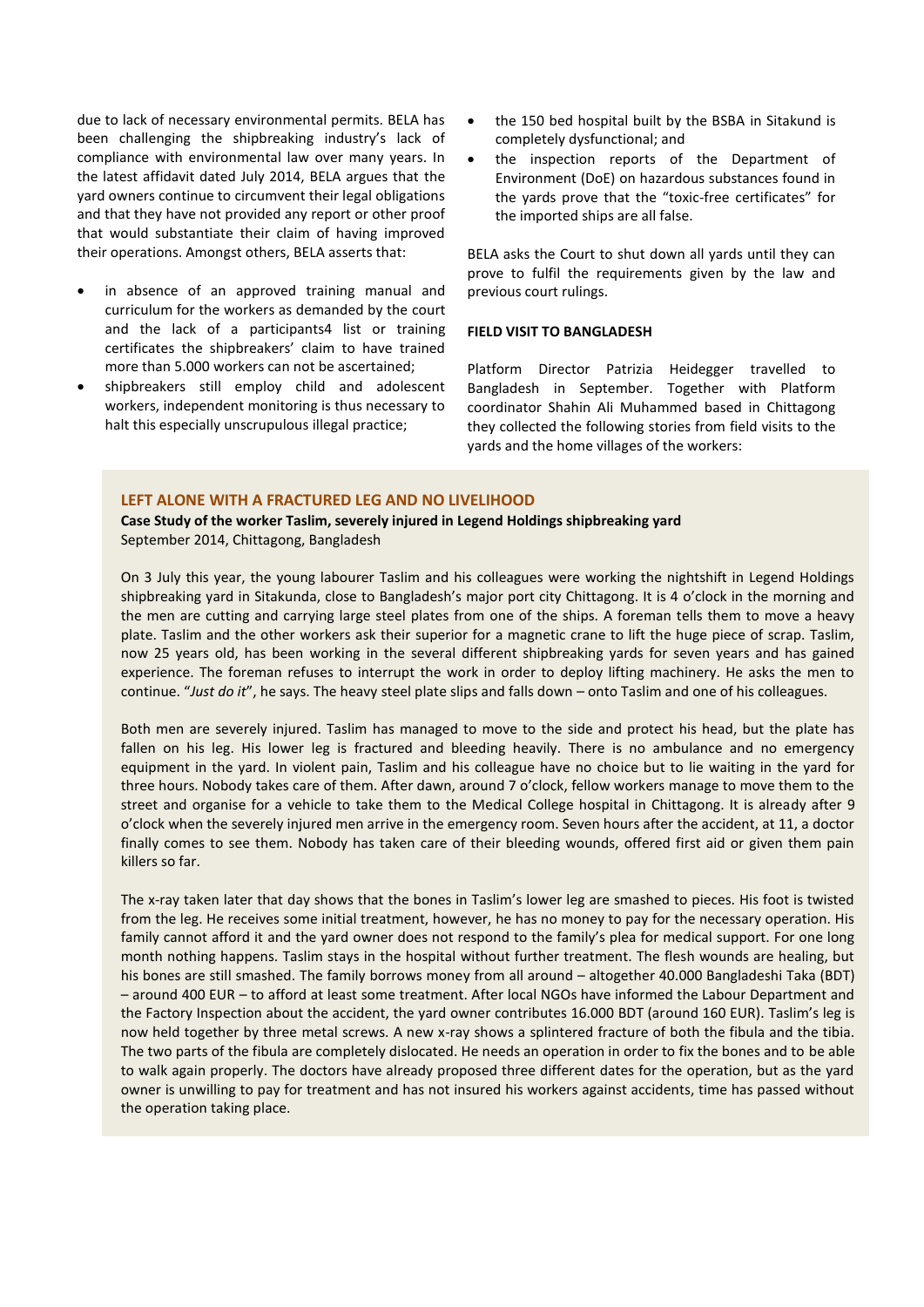Two months ago, the doctors sent Taslim home. He comes from a neighbouring village behind the shipbreaking yards. Today, the young lean man is lying on a bed in a tiny room within the family's hut. His leg became infected around one of the screws. He is in severe pain and can hardly move his leg. After not being able to move for nearly three months, he has become very weak. There is nothing to do  $-$  the September sun is scorching hot, it is dark inside the hut, and the old TV is broken. His only joy is his 18-month-old daughter. "I do not expect them to pay for my operation", he says with a weary voice. Too much time has passed already, and not even the Eid festival, the end of the



Ramadan and the time for compassion, has convinced the yard owner to help his employee.

Seven years have already passed since the Bangladesh Shipbreakers' Association (BSBA) built a hospital in the area. The shipbreaking industry had been making headlines because of the many accidents and deaths that took place in the yards. The impressive six-floor building is adorned with blue glass windows and boasts a marble desk in the entrance hall. When asked about health care facilities, the yard owners are not tired to mention their hospital in international conferences and to journalists. However, all the rooms are empty – there is no patient being treated there. Apparently, the industry raised the funds to raise the building, but then never agreed on how to run the hospital. "There is not a single doctor here and the hospital does not treat a single person", summarizes Shahin, the local coordinator of the NGO Shipbreaking Platform.

Taslim's mother is sitting on a pile of rice bags in the hut. She is crying. "What are we supposed to do? Our elder son earned most of the family's income – now who will sustain us?". Taslim's father and younger brother are day labourers, they work in the fields of land-owning neighbours. In order to improve his family's income, Taslim decided to work as an industrial worker. When he first joined the shipbreaking yards, he says he was aware of the risks of accidents. He has regularly witnessed accidents that resulted in severe injuries and the death of workers. "I did it for my family. We do not want my younger brother to work in shipbreaking", he says. Taslim got a job as a "cutter" – one of the better paid jobs in the yards, but also one of the riskiest ones. Workers are regularly crushed to death by heavy steel plates. An average monthly salary of only 8000 or 9000 Taka (about 80 or 90 EUR) made him put his life in danger. Now he has become a burden for the family.

Taslim's wife steps out of the shade of the small room next door. "We do not own this hut nor the land it is built on. We rent it from our neighbours. Now that my husband cannot work anymore, they want to get rid of us". Their landlord has already gone to the court to ask for their eviction. The accident has not only ruined Taslim's health, but the whole family's livelihood.



Regarding his own future, the young man hopes that the family can somehow manage the money for his operation. They estimate that it will cost them 100.000 to 150.000 BDT (around 1000 to 1500 EUR). "I hope that my leg will heal. But I cannot return to the shipbreaking yard – that is over". He hopes that the yard owner will pay him to compensate for his loss of livelihood. If a doctor attests the disability, the yard owner has a legal obligation to compensate him. "This will at least allow me to start something new. I could open a little shop in the village, where I can sit and sell small items," Taslim explains. Local NGOs will support him too with his plea for compensation. The shipbreaking yard where he used to work, Legend Holdings, has already seen several severe accidents this year. "The yard owner did not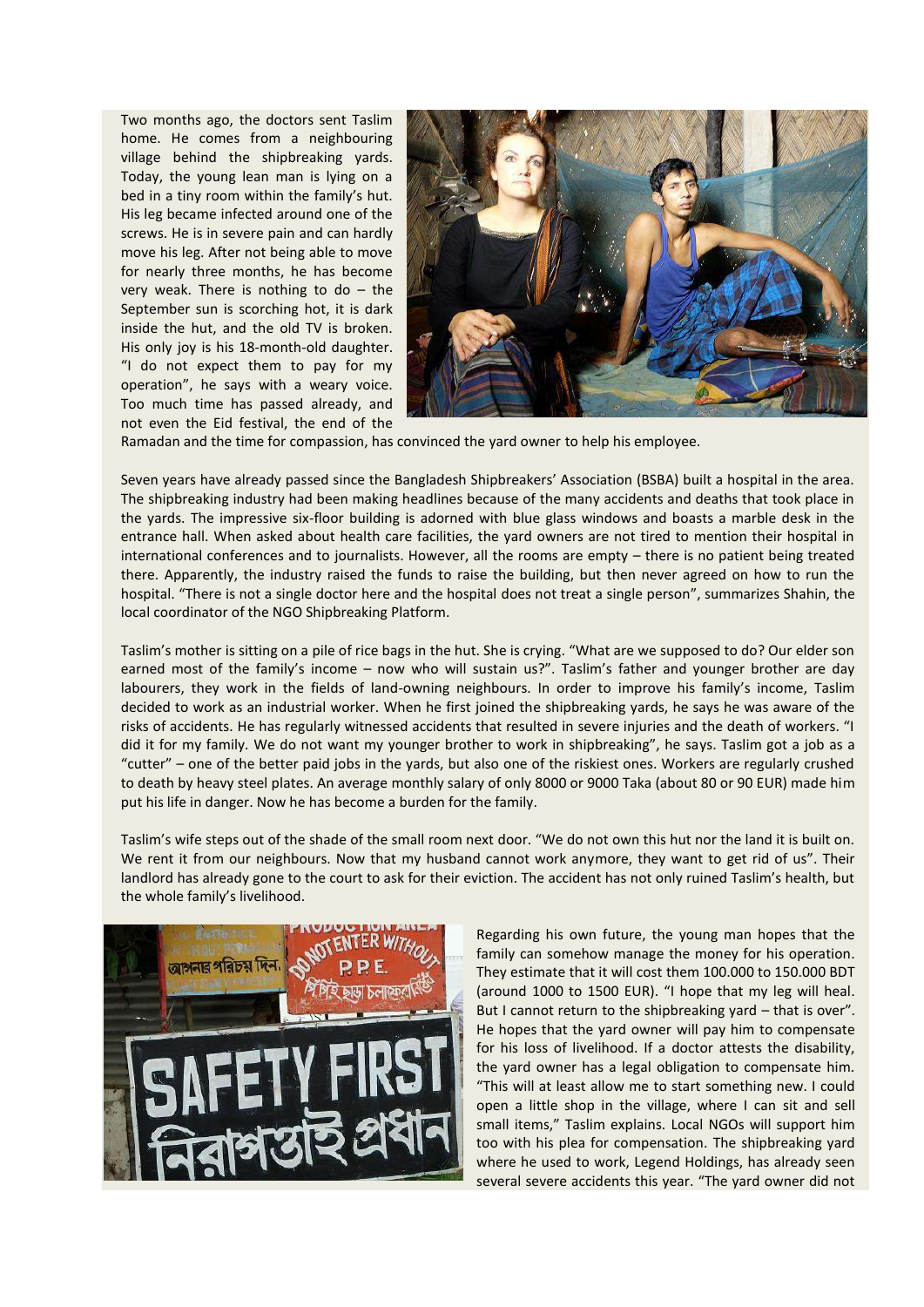provide us with safety equipment. We have to buy our own safety shoes. We did not wear helmets," Taslim reports. "I remember on the very first day I worked at this yard, one worker was struck by an iron cable that suddenly tore". It was his colleague Mohsin, who died while dismantling the MAGDALENE, a German ship owned by the Bremenbased company Johann M. K. Blumenthal. After Taslim and his colleague were injured in July, another severe accident happened at the same yard in August. "We don't know where these ships come from", he says. All they know is that they risk their lives to break them.

**Pictures** *Taslim with Patrizia Heidegger and safety signs as found in most shipbreaking yards in Chittagong.*

## **A FAMILY TORN APART BY UNSCRUPULOUS SHIPBREAKERS**

## **Case study of an adolescent worker in S. Trading shipbreaking yard** September 2014, Chittagong, Bangladesh

Kader, 16 years old, is lean and small. He seems to be much younger. Up until last year, Kader went to school and managed to finish class 8. But when his father was sent to jail by a powerful shipbreaker – based on false allegations – his family faced a grim situation. Now the boy works in the shipbreaking yards himself, 12 hours a day, either from eight in the morning to eight in the evening, or the nightshift from after dusk till dawn.

He and his young fellow workers are "cutter helpers": they assist the older workers who dismantle the ships with blowtorches. They carry gas cylinders and other equipment for the cutters. "*I am afraid to be struck dead by a falling steel plate*", Kader says. "*Often, the other workers do not tell us before they cut a large piece and it just falls down without warning*". Kader knows about the risk of fires that can burn and kill workers and about toxic gas explosions which suffocate the workers, sometimes to death. In the last few years, NGOs have recorded several fatal accidents at S. Trading shipbreaking yard, the yard where Kader works. In May this year, a shipbreaking worker called Saidur Rahman, 30 years old, stood next to a gas cylinder when it exploded. Saidur suffered from severe gas poisoning. There was no doctor in the shipbreaking yard and no ambulance to quickly take him to an emergency room. Fellow workers carried him to a car, but he died on the way to the hospital in Chittagong.

When he joined S. Trading shipbreaking yard, Kader did not receive any training on health and safety issues. Kader and his fellow workers have however learnt about the risks when working. As safety equipment is scarce, the boys have to bring their own boots when they go to the yard. They wear simple jeans and shirts. If they happen to find old or even torn gloves on the yard, they put them on to protect their hands. "*When we get a bad cut, we receive 100 Taka (around 1 EUR) from the yard owner*", Kader explains. For smaller wounds, they receive bandages that they need to apply themselves, and go straight back to work.

Kader and the other boys do not have any employment relationship with the yard owner. They are brought to the yard by "contractors" and foremen, who take the responsibility to organize the workforce throughout the dismantling of a ship. As soon as a ship is completely dismantled, Kader has to work for another yard, any yard, depending on the work available. It does not make a difference that yard owners have put up big sign boards at the entrance of their yards, saying "Safety first" and "No child labour" as long as nobody ensures that workers coming into the yard are qualified and old enough to work in a hazardous industry. For a 12 hour shift, the boys earn 280 Taka (around 2,80 EUR). That is more than what some of the adult workers receive. The "cutters" and "cutter helpers" get relatively higher wages as their jobs are at the core of the shipbreaking business, but are also riskier than other activities. The relatively high payment lures the boys into this dangerous job. "*Other people in this area work in shipbreaking. They just took me with them*", Kader explains when asked about his introduction to the industry.

The owner of S. Trading shipbreaking yard, Alhaj Mohammad Shafi, owns four shipbreaking yards in total in Sitakunda. They are part of the Seema Group of Industries, which also includes Seema Automatic Re-Rolling Mills Ltd (SARM) in Sitakunda, where the scrap steel is processed in cold re-rolling mills and turned into steel bars. The website of the group states: "SARM is dedicated to safely producing the highest quality steel products for our customers (…). SARM is committed to being a responsible corporate citizen. It is our intention to operate ethically with all constituents, maintaining fair and honest relationships and to operate within both the letter and the spirit of the law (…)." The pictures on the group's website only display the steel mill, a large factory. Companies like SARM feed the construction and real-estate sector's need for steel bars.